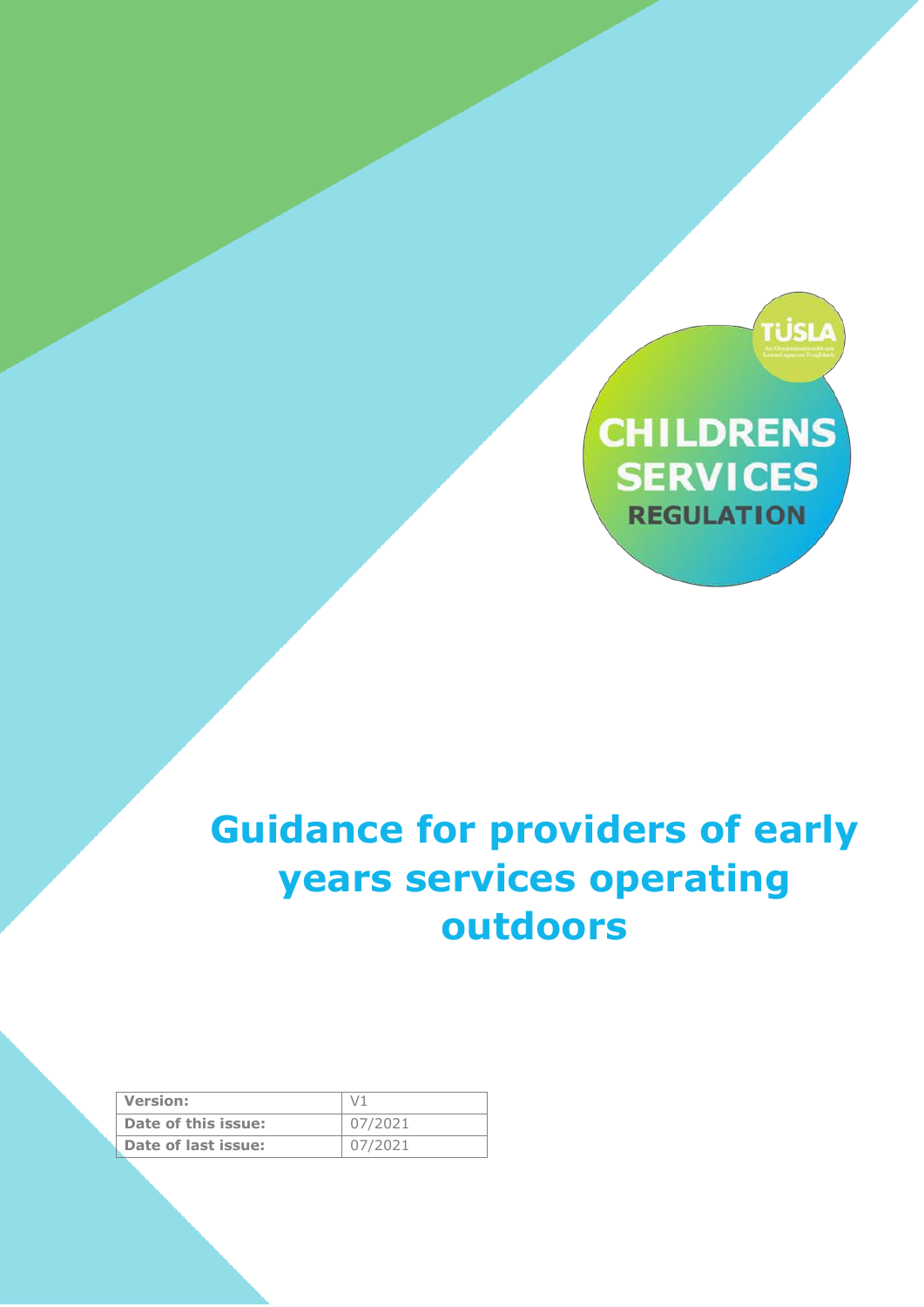#### **1. Introduction**

Tusla Early Years Inspectorate welcomes the increased focus on the use of outdoor environments in registered early years services. This is a very positive development in supporting quality early years provision and experiences for young children. Intentional inclusion of outdoor play provision was introduced as a regulatory requirement in the Child Care Act 1991 (Early Years Services) Regulations 2016. Specifically, Regulation 20: *facilities for rest and play,* clearly outlines the regulatory requirements to ensure children's daily access to a suitable, safe and secure outdoor space. While the current 2016 Regulations require children to access the outdoors on a daily basis they do not provide specific regulatory guidance for early years services which operate fully or partly outdoors.

In the absence of specific regulation for services operating outdoors, the current Child Care Act 1991 (Early Years Services) Regulations 2016 provide the regulatory requirements for all early years services. For early years providers who wish to offer an early years service which is operated fully or partly outdoors, Tusla early years inspectorate will work with you to support and guide you to be meet the regulatory requirements.

Regardless of regulatory requirements, we know as early years professionals and from listening to children that they enjoy playing outdoors. Spending time playing outdoors provides many opportunities for children to explore and think, to be curious and participate actively in their play and learning.

Many early years service providers have been using their outdoor spaces very successfully to enhance children's play and learning opportunities. During the Covid 19 pandemic increasing numbers of services started to spend more time outdoors. Early years service registered providers adapted their service provision to protect the health and safety of children, by spending more time in the outdoor early learning and care environment. This has resulted in an increase in the numbers of service providers extending their curriculum programme, to include more time spent outdoors.

Currently there are a large number of services which offer an early years service from an indoor environment with access to the outdoors on a daily basis as required under the 2016 Regulations. A more recent development is a blended approach or seamless provision. This is where children access both the indoor and outdoor early learning and care environment but there is an emphasis on spending increased time in the outdoor environment. There are also a number of early years service providers who are operating their early years service completely outdoors.

Regardless of the approach to service provision being taken, all early years services are required to meet the legislative requirements as outlined in the Child Care Act 1991 (Early Years Services) Regulations 2016. Details and support on how to meet regulatory compliance are outlined in the Quality and Regulatory Framework (QRF) and eLearning programme available- [https://www.tusla.ie/services/preschool-services/early-years-quality-and-](https://www.tusla.ie/services/preschool-services/early-years-quality-and-regulatory-framework/quality-and-regulatory-framework-elearning-programme/)

[regulatory-framework/quality-and-regulatory-framework-elearning-programme/](https://www.tusla.ie/services/preschool-services/early-years-quality-and-regulatory-framework/quality-and-regulatory-framework-elearning-programme/)

There are a number of areas to consider in relation to meeting regulatory compliance and quality early years provision if as a registered provider of an early years service you decide to:

- $\triangleright$  Operate your early years service provision completely outdoors.
- $\triangleright$  Take a more blended or seamless approach, with increased use of the outdoor areas.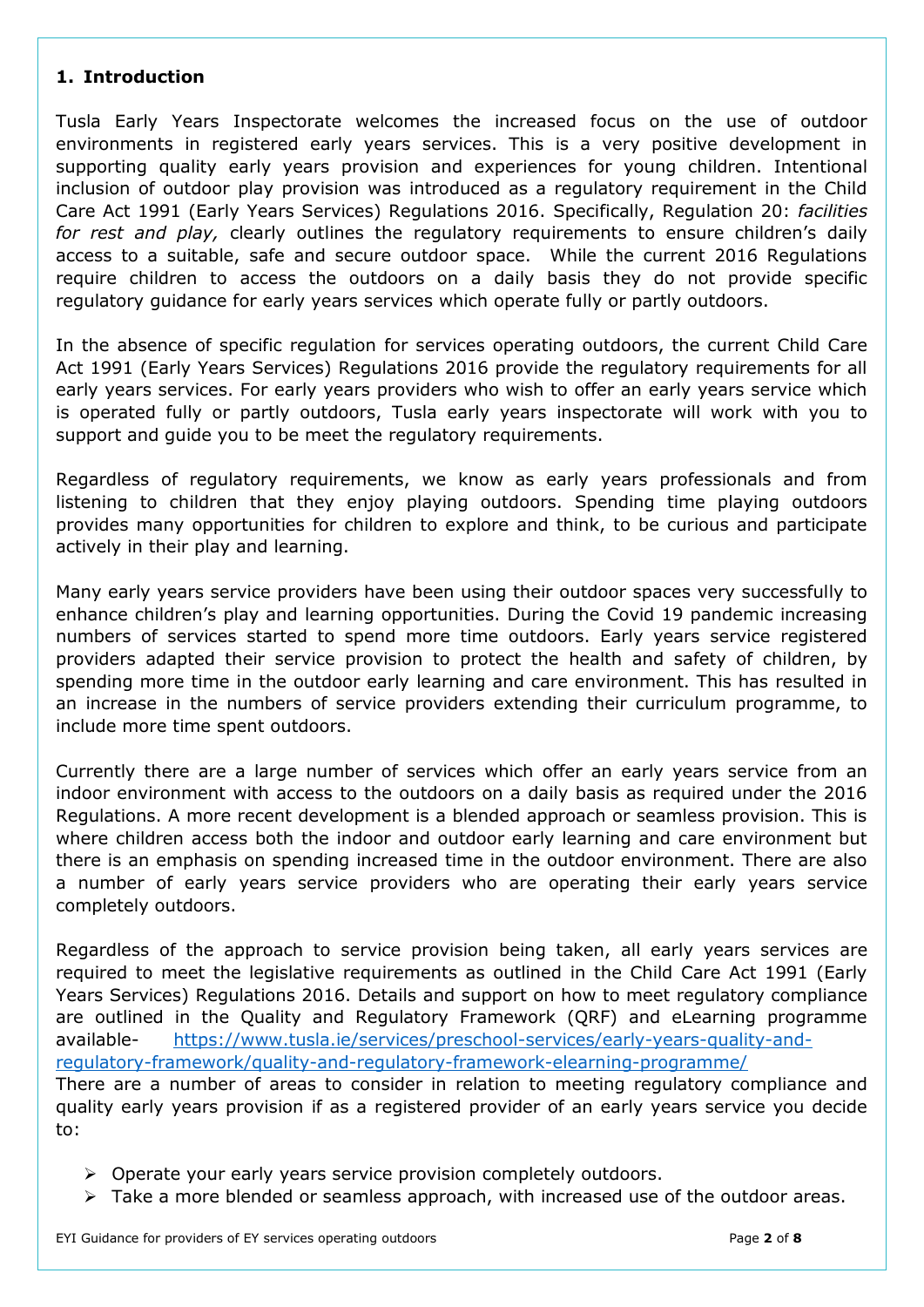#### **2. Operating an early years service outdoors**

Early years services which operate completely outdoors are assessed against the Child Care Act 1991 (Early Years Services) Regulations 2016. An early years service provider may apply to Tusla early years inspectorate to register and operate their proposed early years service outdoors. Settings which operate outdoors must meet fire and planning requirements and as such individuals proposing to operate an early years service outdoors are required to apply for planning permission to operate. Equally, all early years services which operate outdoors are required to have some onsite buildings or structures and these structures must be fit for purpose.

While the 2016 Regulations identify the space requirements for indoor service provision these space requirements are not applied by the early years inspectorate to early years services operating outdoors. There is no specific regulatory guidance for the outdoor space requirements in the 2016 Regulations as an outdoor service category does not currently exist.

As in all cases when operating an early years service, the registered provider is responsible for ensuring the safety of children in their service and all risks, particularly those which are specific to outdoor provision must be assessed. When planning the space allocation in an early years service which is operated outdoors, it is important to consider the type of activities and opportunities that children will have and ensure that there is adequate space for them to enjoy and engage in their play safely. It is ultimately the responsibility of the registered provider to provide appropriate safe space to meet the needs of the number and age range of the children accessing the service and the play activities being provided to meet their holistic development.

Where two services operate on the same site, for example one service operates from a building and children have daily access to the outdoor area and the other service operates as a fully outdoor service then both services must have individual outdoor space and both services will be assessed and inspected independently. Similar to operating an indoor early years service, from a Tusla early years inspection perspective early years service providers are required to demonstrate that the outdoor environment and outdoor provision meets the requirements of the 2016 Regulations in relation to Governance, Health, Welfare and Development of the Child, Safety, Premises and Facilities.

#### **3. Governance**

In relation to governance, all of the requirements of the 2016 regulations apply. Regulatory requirements under Regulation 10: *Policies, Procedures and Statements of a Pre-School Service,* confirm that the policies, procedures and statements of the proposed outdoor service must reflect the service provision being provided. Under Regulation 9: *Management and Recruitment* part (7), staff working in the early years service must be provided with information and training to implement the policies, procedures and statements of the early years service. Equally under Regulation 17: *Information For Parents*, the service provider must provide all relevant information to parents in relation to the service being provided, the type of care provided and the facilities available. The information for parents must outline clearly that the early years service will be operated outdoors or where a service is taking a blended or seamless provision approach this also needs to be clarified to parents. It is important therefore to ensure that the policies, procedures and the statements and the purpose and function of the early years service reflect clearly the service provision being provided.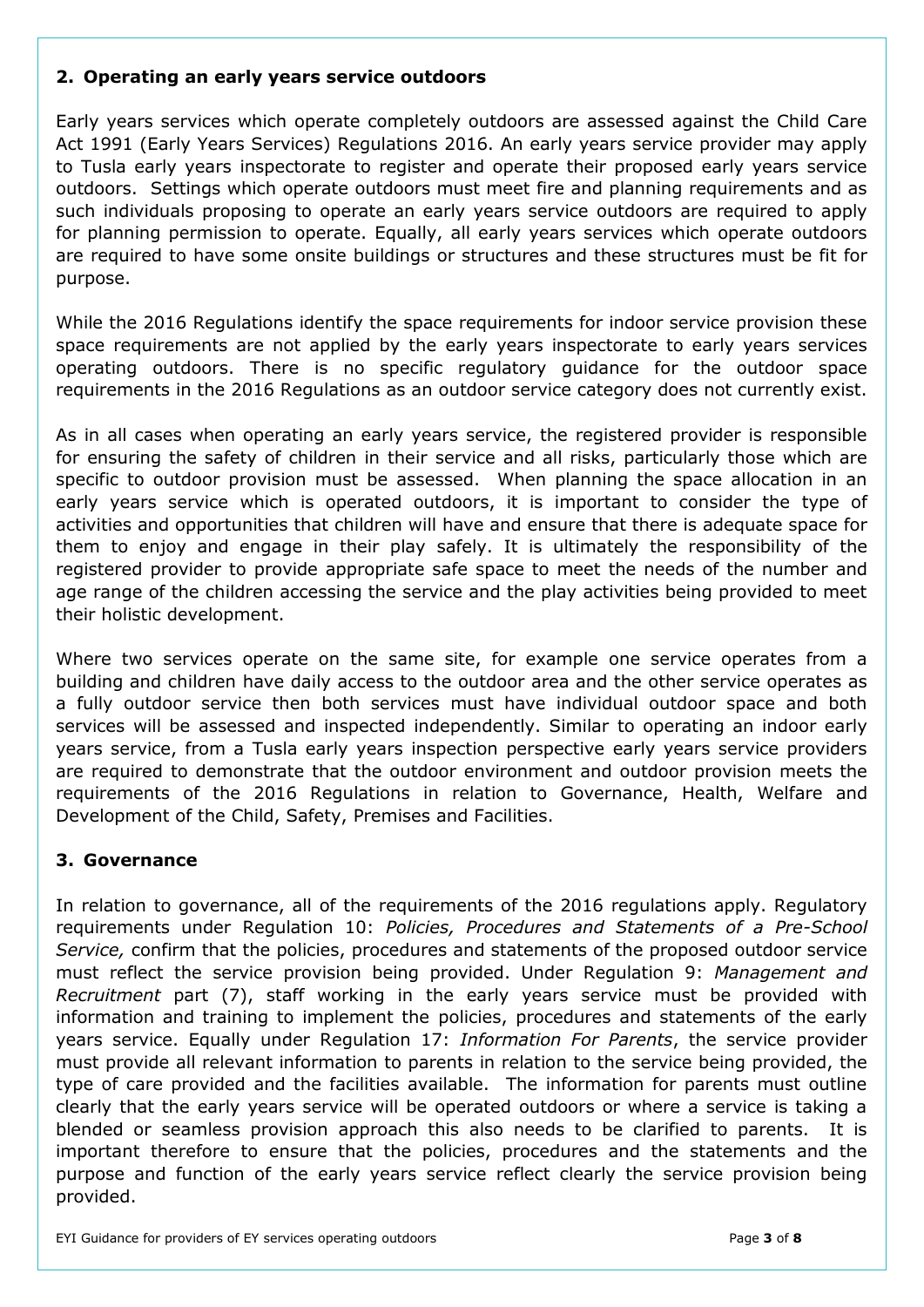## **4. Health, welfare and development of the child**

When considering the health, welfare and development of the child accessing an early years service operated outdoors, the following areas must be considered;

Under Regulation 19: *Health, Welfare and Development of the Child*, the registered provider must ensure that all children, babies, toddlers and preschool children's basic care needs are supported. Childrens individual care needs must be assessed and supported in the early learning and care environment. Tusla Early Years Inspectorate Pedagogical Principles which underpin our practice as an inspectorate may be considered when reflecting on how to support children's health, welfare and development when accessing an early years service outdoors [https://www.tusla.ie/services/preschool-services/elearning-webinars-and](https://www.tusla.ie/services/preschool-services/elearning-webinars-and-resources/resources/)[resources/resources/](https://www.tusla.ie/services/preschool-services/elearning-webinars-and-resources/resources/)

Consideration should be given to the image of the child we hold as early years professionals and a recognition that children have rights under the UNCRC (1989). The critical importance of working in partnership with parents and families, while recognising that the child is embedded in a system of reciprocal relationships from the micro level at home and in the early years service, at a macro level from a policy perspective and that children's needs change. The importance of meeting children's basic care needs for food, rest, shelter, safety, positive quality relationships and interactions, identity and inclusion must be met on a daily basis in all early years services. From a pedagogical perspective, children should have access to nurturing adults who provide an autonomy supportive early learning and care environment, where children have choice, autonomy where their emerging interests are nurtured and supported. If we want children to have high levels of wellbeing and to be actively engaged in their meaning making processes as early years professionals we need to ensure that firstly their basic care needs are met, then they will they be in a position to enjoy and be intrinsically motivated to learn. Therefore, when planning to operate an early years service outdoors, consideration should be given to;

#### **4.1. Food and drink**

As outlined in the 2016 Regulations, based on the service provision type, the registered provider must ensure that there are adequate and suitable, nutritious and varied food and drink available for each child attending the service. This requires that there should be suitable facilities to prepare, cook, store and serve food and snacks as required. Children should have easy access to clean drinking water and there should be sheltered spaces which children can access freely to sit to eat and enjoy their food.

# **4.2. Nappy changing and toileting facilities**

There must be adequate and suitable nappy changing facilities, for children in nappies. The nappy changing area must provide for each child's privacy and dignity. There must be hand washing facilities available for adults and children, including warm running water, liquid soap and disposable hand towels.

#### **4.3. Sanitary Accommodation**

EYI Guidance for providers of EY services operating outdoors Page **4** of **8** The current regulations state that there must be one toilet for every 11 toilet trained child accessing an early years service operating outdoors, with appropriate hand washing facilities. The location of the sanitary facilities must allow for adequate staff supervision of children accessing them. Portable or chemical toilets are not permitted. All sanitary facilities must meet the requirements of the planning authorities in relation to sewerage and waste disposal. Toilets in outdoor early years services must be situated within a sound and stable structure. Equally there must be separate, soundly constructed, hygienic toilet facilities provided for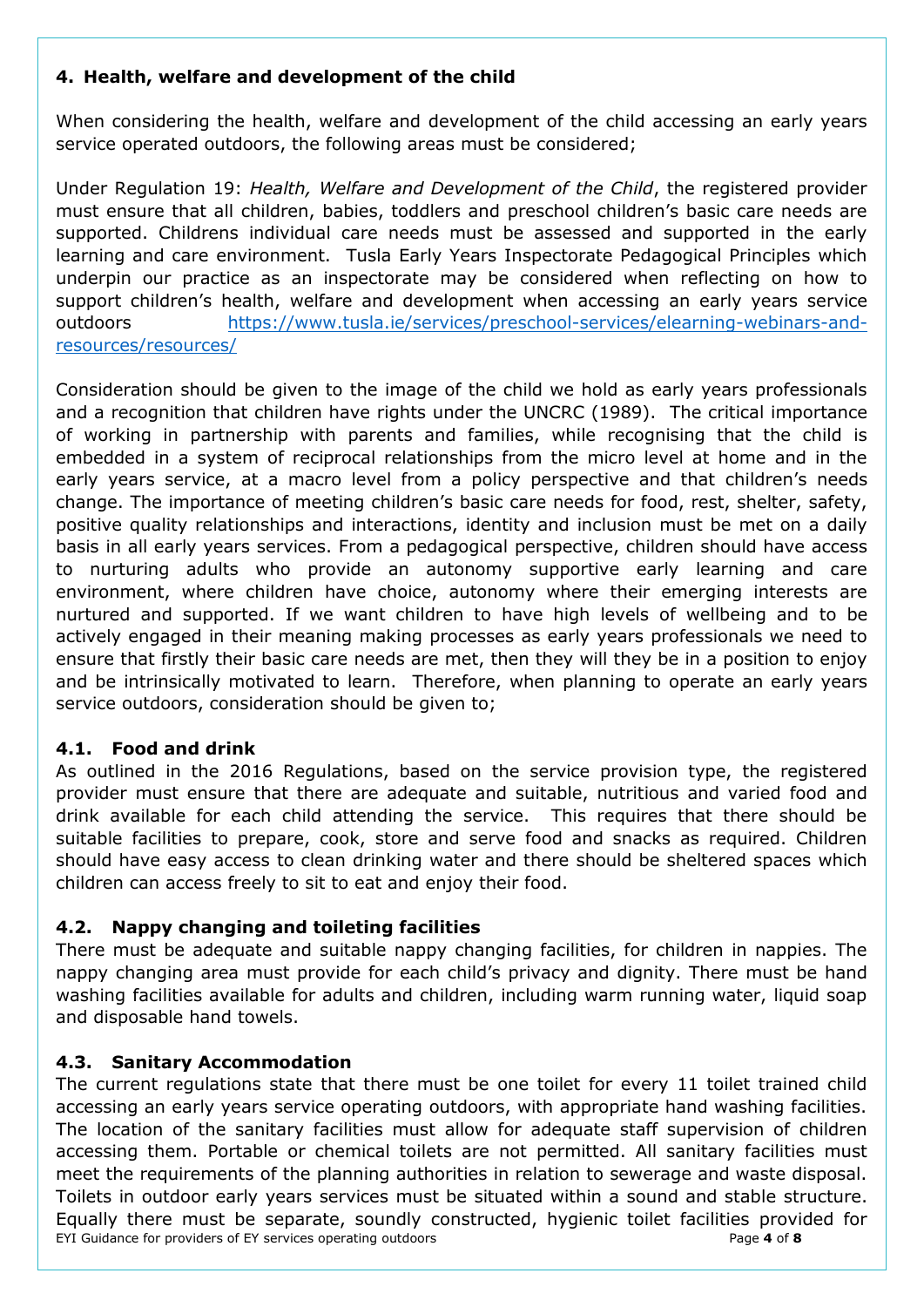staff. There is a minimum requirement of one toilet and one wash hand basin for every 8 staff members.

#### **4.4. Facilities for rest**

Children over two years accessing an early years service operating outdoors must be provided with a facility which supports their individual needs for sleep and rest. The sleep / rest area must have shelter from the elements and it should be comfortable and conducive to sleep. There should be suitable bedding to ensure children are warm and comfortable and sleep and rest areas should be quiet during sleep and rest times. Attention should be given to ensuring that any bright light can be blocked out and children do not sleep in direct sunlight, the sleep area should be shaded to support children to sleep comfortably.

The requirements of the regulations for children under two years accessing an early years service which is operated in the outdoors are the same as those for services operating indoors. Children under two years specifically, must have access to a standard cot, unless the child has a history of climbing out over the cot, in which case, a floor bed or mat is safer (QRF, Full Daycare.P.46). The regulations also require that the safe sleep policy should be implemented in the daily practice of the early years service for all children while they sleep in the early years service.

### **4.5. Facilities for play**

Play is essential for children, they have a right to play under the UNCRC (1989) Article 31, but they also clearly tell us that they love to play and this is one of the main attractions for them when coming to an early years service they have opportunities to play with their friends. Children should have a variety of play opportunities where they experience 'choice, wonder and delight' (Mardell et al 2016), children should have joyful, challenging experiences where they can enjoy the natural world. When providing opportunities for play in the outdoors the goal should not be to eliminate risk but for staff and children together to assess the risks, balance the risks with the benefits where staff, feel confident in their role. Equipment and materials in the outdoor environment should be age appropriate and include a variety of natural and artificial materials which support children's holistic development and wellbeing.

As with the indoor learning environment there should be a balance of child and adult-led activities. Interest areas which support children's curiosity and learning should be incorporated in the outdoor early care and learning environment. The layout or design of the environment outdoors should support children to play alone and in small and large groups. Comfortable equipped spaces for children and adults to sit and relax should be provided where positive interactions and relationships are supported.

#### **4.6. Safety**

EYI Guidance for providers of EY services operating outdoors Page **5** of **8** The health, safety and welfare of the child are paramount and children's safety while attending an early years service must be prioritised. The safety concerns in relation to early years provision are relevant to both indoor and outdoor service provision. Safety concerns include general safety issues which emerge over time, based on the changing context. Possible risks should be identified in the service's safety statement and these should be assessed to ensure the safety of children attending the service. A risk assessment should be conducted on the outdoor early care and learning environment which identifies the risks or hazards and outlines how these risks are managed. Specific attention should be paid to areas such as outdoor sand play areas, fire pits, water features, ponds and tunnels. The impact of weather conditions on play equipment should also be risk assessed where the temperature of the play equipment surfaces may pose a risk of injury to children. The weather should also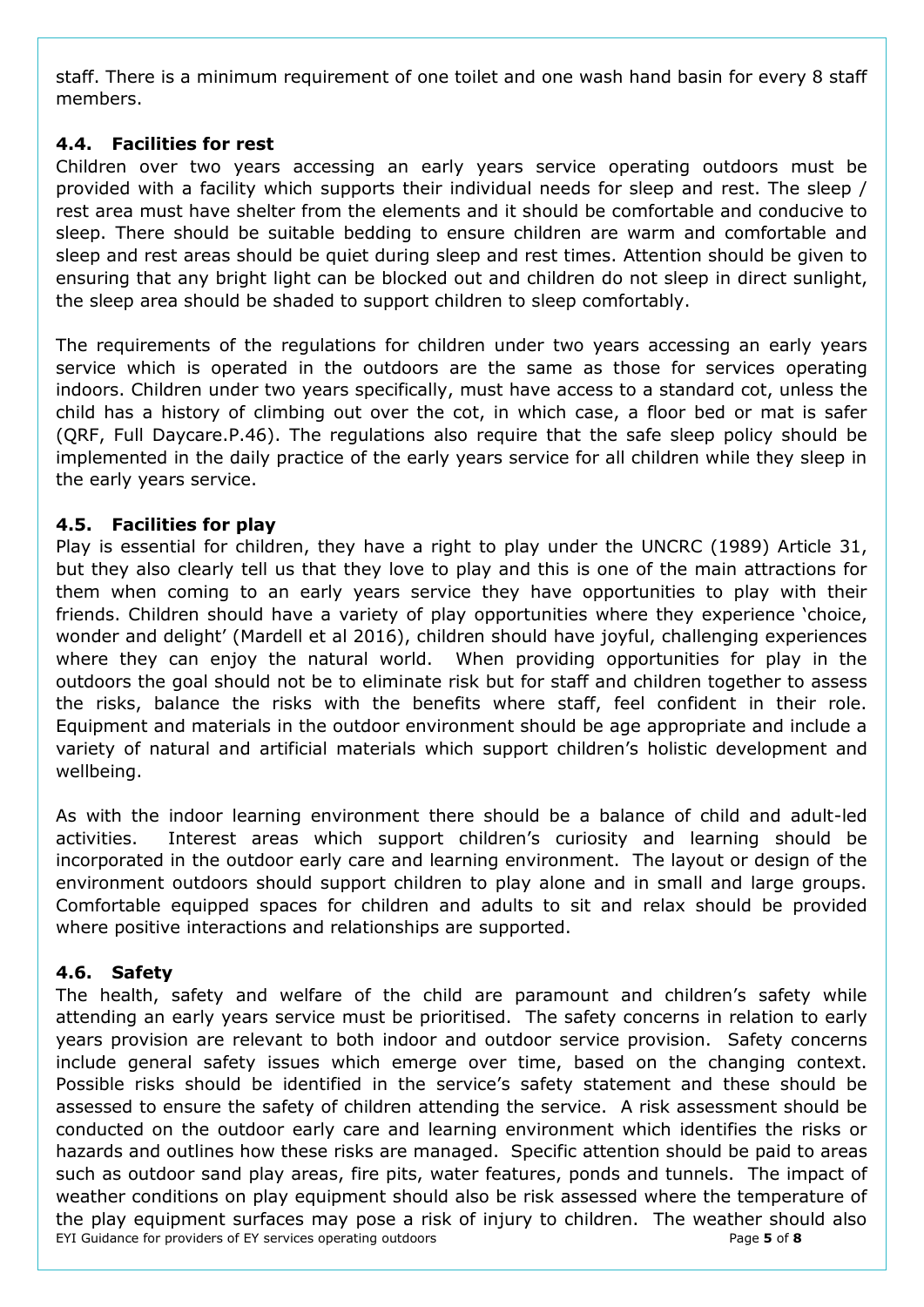be considered when considering children's health safety and wellbeing when playing outdoors and procedures should be put in place where there are extreme weather temperatures such as when bad weather warnings are issued or intense sunshine / heat. There should be sufficient safe secure shelters for children to access freely or alternative accommodation provided together with appropriate clothing, sun cream etc.

Other safety concerns which must be considered and addressed include preventing the spread of infection. Measures must be taken by the early years service provider and staff to minimise the spread of infection in the early years service which operates outdoors. This includes appropriate and accessible hand washing facilities, correct hand washing techniques, correct respiratory hygiene practices and nappy and toileting facilities which meet the requirements of the Regulations. Food hygiene requirements must be maintained. There should be suitable storage for perishable foods which must be stored in a refrigerator at temperatures between 0-5degees Celsius. All cooking facilities outdoors must meet the Food Safety Authority - food safety regulations requirements.

Many early years services which operate outdoors have large spaces and areas for children to play. The outdoor play space must be maintained to ensure children's health safety and wellbeing. Equipment used outdoors must be maintained, cleaned and checked and removed if damaged or worn. There should be adequate space around equipment for children to play safely and risk assessment should be conducted to manage the play spaces and avoid or minimise fall or collision injuries.

The requirements under Regulation 26: *Fire safety measures,* must be complied with, in both indoor early years services and early years services which are operated outdoors. The issue of fire safety and evacuation in early years services operating outdoors is very relevant. When operating an early years service outdoors, the registered provider must ensure that fire drills are conducted and recorded and that the required fire fighting equipment is provided and maintained. A record of the fire fighting equipment used in the outdoor play area must be available on inspection. If there are fire pits in the service these should be risk assessed in consultation with the children. If the service is operating a blended or seamless approach when some of the children are playing inside and others are playing outdoors, then the fire drill procedure must take this into consideration. The importance of identifying clear assembly points in the early years service operated outdoors which have access to a safe space must also be prioritised to ensure safe exit of children and staff.

Under Regulation 25: *First Aid*, all first aid requirements must be met in all early years services. The registered provider must ensure that a person trained in first aid for children, is at all times immediately available to the children attending the service. A first aid box/es must be stocked, replenished and easily accessible and available to staff when working in the outdoor early care and learning environment.

Children must be supervised at all times as outlined in Regulation 27: *Supervision*. Children attending the early years service should be supervised at all times. This should happen primarily by sight. If children are not within sight of the early years practitioner for short periods, the practitioner should be able to hear and speak with them. This is particularly relevant when children are outdoors in large spaces. While it is important to ensure that children's safety is a priority, adult supervision should never compromise a child's right to privacy. It is therefore important to consider the location of sanitary facilities when operating an early years service in the outdoors. Under Regulation 28: *Insurance*, all Registered Providers are required to ensure that the service is adequately insured based on the specific service being provided.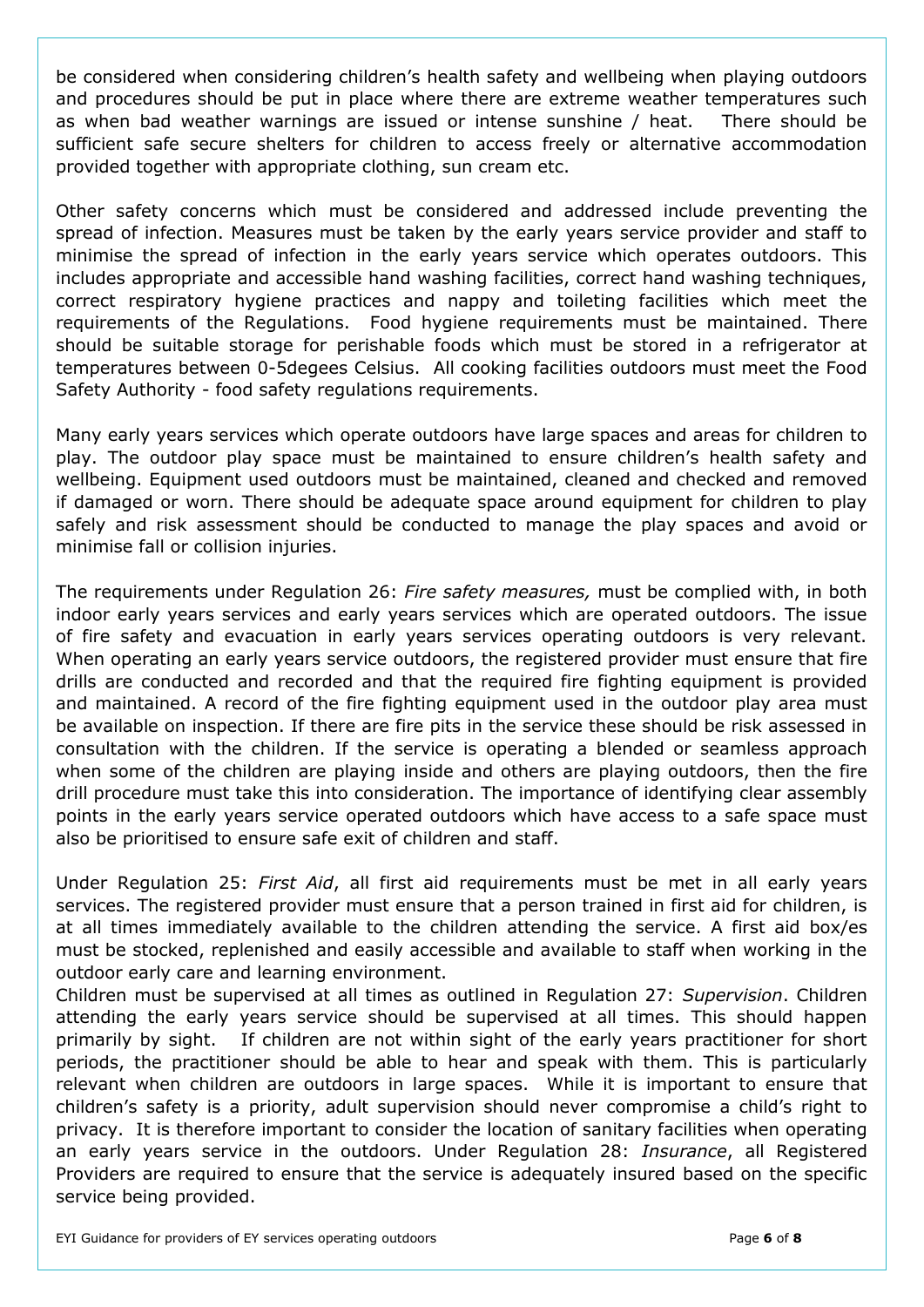#### **5. Premises and Facilities**

As identified previously when operating an outdoor early years service the outdoor area is considered under the 2016 Regulations to be the 'premises'. As such the Registered Provider must ensure that the outdoor 'premises' is safe, suitable for its purpose and provides an appropriate early learning and care environment for both children and staff. The outdoor area used for an early years service operating outdoors must comply with all relevant statutory requirements. A particular area of consideration is the attention which needs to be given to the safety and security of the outdoor space. There should be appropriate security systems in place to prevent unauthorised entry and unsupervised exit of children from the outdoor space. Attention to boundaries and an entry/ system should be in place. Children should be aware of the boundaries in the outdoor service; using different surface areas to mark boundaries can be very effective. It important that children in the service understand the routines and expectations, agreeing decisions with the children and discussing safe risks supports children's self-regulation, autonomy and competence.

The outdoor area should provide spaces for a variety of activities, spaces where children can be energetic, calm spaces, spaces to share, spaces to rest, to eat, storage spaces and spaces just to be. There should be sheltered areas where children can shade from the sun or be protected from the weather elements. Ensuring that children are warm and comfortable is another area which should be assessed. A combination of layered and protective clothing together with a supply of rugs or blankets and insulated floor matting may be used to ensure children's warmth and comfort. It is important that both children and adults enjoy being outdoors; therefor clothing should be appropriate to meet the changing weather, seasonal and play activities. The outdoor service should have sufficient mobile or stationary storage. Storage for records of the children attending and records in relation to the service should be provided. Similarly, storage for clothing such as rain gear, wet clothes, snow suits, wellies, sun hats, sun umbrellas etc. should be provided. There should also be a sheltered area where children can change their clothes and put on their wellies or shoes. A clear waste disposal policy and procedure and a comprehensive maintenance and repair plan for the outdoor early years service must also be in place.

# **6. Blended / Seamless Provision**

Where an early years service provider decides to extend the curriculum programme to increase the time spent in the outdoor environment, it is important that this decision is made in consultation with parents and is reflected in the policies and procedures and statement of purpose and function of the service. To support the quality of provision, some service providers may decide to provide some facilities both indoors and outdoors, such as toilets and hand washing facilities so that children can have easy access. It is important to ensure that when taking a blended or seamless approach that children are supervised at all times, primarily by sight. As identified earlier, the installation of sanitary facilities must comply with planning regulations. If you are providing a blended/ seamless approach to early years service provision, it is your responsibility to ensure and provide evidence of compliance with the Child Care Act 1991 (Early Years Services) Regulations 2016.

# **7. Conclusion**

EYI Guidance for providers of EY services operating outdoors Page **7** of **8** There is ample evidence that being outdoors supports children's holistic development and wellbeing. Early years professionals have a duty of care to ensure that all children have quality early years experiences, when accessing both indoor and outdoor provision. All children accessing a Tusla registered early years service should be safe and have their basic